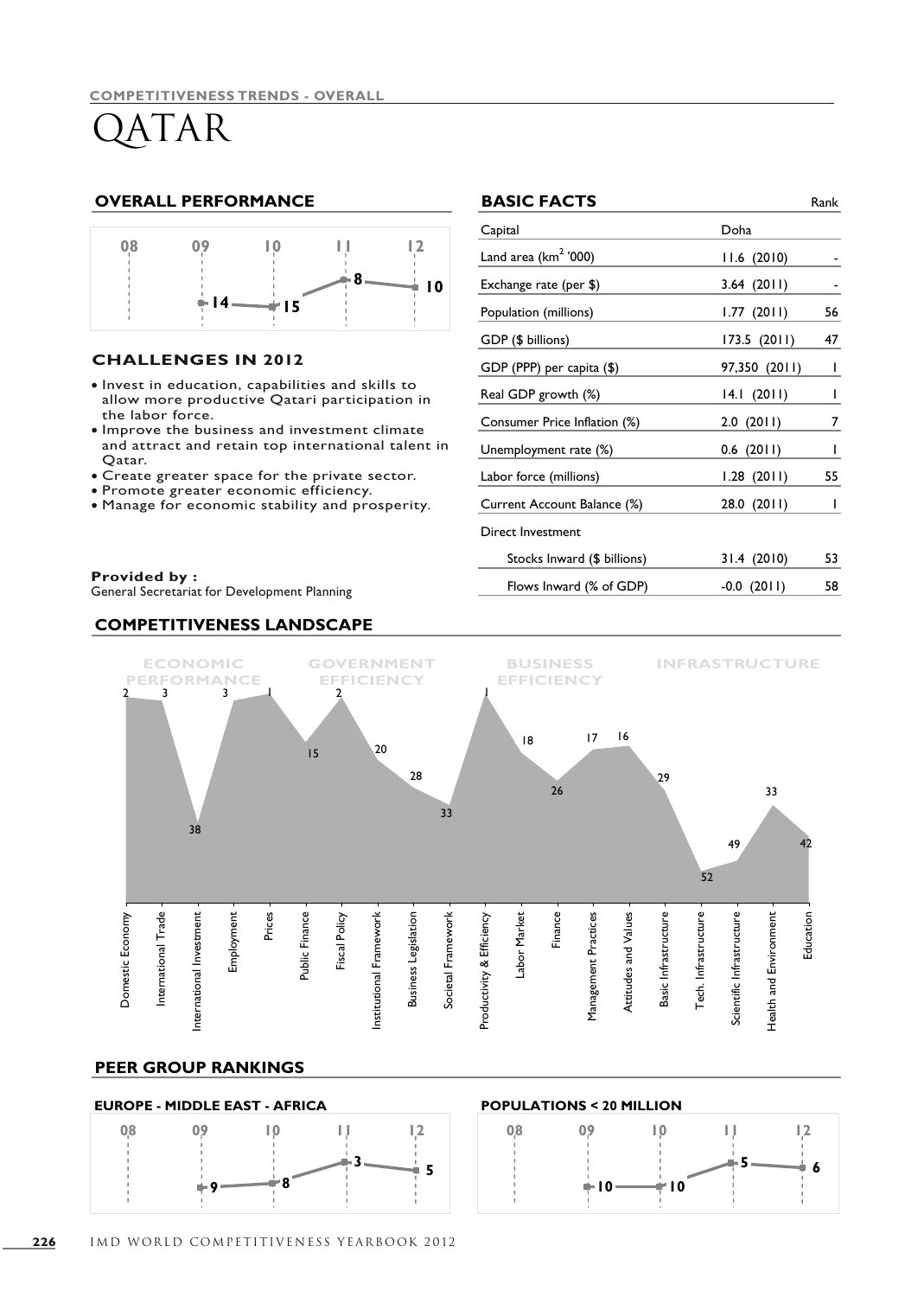#### **COMPETITIVENESS EVOLUTION**

**The criteria below highlight the 15 biggest Improvements and the 15 biggest Declines in the overall performance of the economy. They are determined by the largest percentage changes in the value of each criterion from one year to the next.**

| <b>IMPROVEMENTS</b> |                                       | <b>WCY</b><br>2011 | <b>WCY</b><br>2012 | <b>DECLINES</b> |                                           | <b>WCY</b><br>2011 | <b>WCY</b><br>2012 |
|---------------------|---------------------------------------|--------------------|--------------------|-----------------|-------------------------------------------|--------------------|--------------------|
| 1.3.01              | Direct investment flows abroad (\$bn) | 1.86               | 6.03               | 1.5.01          | Consumer price inflation                  | $-2.5$             | 2.0                |
| 4.2.22              | High-tech exports (%)                 | 0.01               | 0.03               | 2.4.08          | Government subsidies (%)                  | 1.47               | 3.00               |
| 1.2.23              | Tourism receipts (%)                  | 0.18               | 0.46               | 1.3.05          | Direct investment flows inward (\$bn)     | 5.53               | $-0.09$            |
| 2.1.02              | Government budget surplus/deficit (%) | 2.92               | 7.28               | 1.3.06          | Direct investment flows inward (%)        | 4.35               | $-0.05$            |
| 1.3.02              | Direct investment flows abroad (%)    | 1.46               | 3.47               | 4.4.01          | Total health expenditure (%)              | 3.3                | 2.5                |
| 2.1.10              | Tax evasion (Survey)                  | 3.25               | 6.97               | 4.4.19          | Renewable technologies (Survey)           | 6.88               | 5.24               |
| 2.1.09              | Public finances (Survey)              | 4.45               | 7.14               | 1.4.06          | Unemployment rate                         | 0.50               | 0.60               |
| 1.2.08              | Exports of goods (\$bn)               | 62.00              | 98.00              | 1.3.04          | Direct investment stocks abroad (%)       | 24.39              | 20.19              |
| 1.2.12              | Exports of commercial services (\$bn) | 2.00               | 3.01               | 1.1.14          | Real GDP growth                           | 16.6               | 4.1                |
| 2.2.01              | Collected total tax revenues (%)      | 9.10               | 4.96               | 4.5.01          | Total public expenditure on education (%) | 4.0                | 3.5                |
| 1.1.20              | GDP per capita                        | 74,246             | 98,144             | 3.3.01          | Banking sector assets (%)                 | 83.50              | 72.37              |
| 2.4.12              | Parallel economy (Survey)             | 3.94               | 5.21               | 4.5.06          | Higher education achievement (%)          | 19.5               | 17.3               |
| 4.4.12              | Energy intensity                      | 12,821             | 9,126              | 1.4.08          | Youth unemployment                        | 1.20               | 1.32               |
| 4.1.19              | Future energy supply (Survey)         | 4.87               | 6.19               | 2.4.07          | Investment incentives (Survey)            | 7.04               | 6.34               |
| 3.2.15              | Female labor force (%)                | 9.94               | 12.33              | 2.4.05          | Foreign investors (Survey)                | 4.38               | 3.98               |

#### **KEY ATTRACTIVENESS INDICATORS**

**From a list of 15 indicators, respondents of the Executive Opinion Survey were asked to select 5 that they perceived as the key attractiveness factors of their economy. The chart shows the percentage of responses per indicator from the highest number of responses to the lowest.**

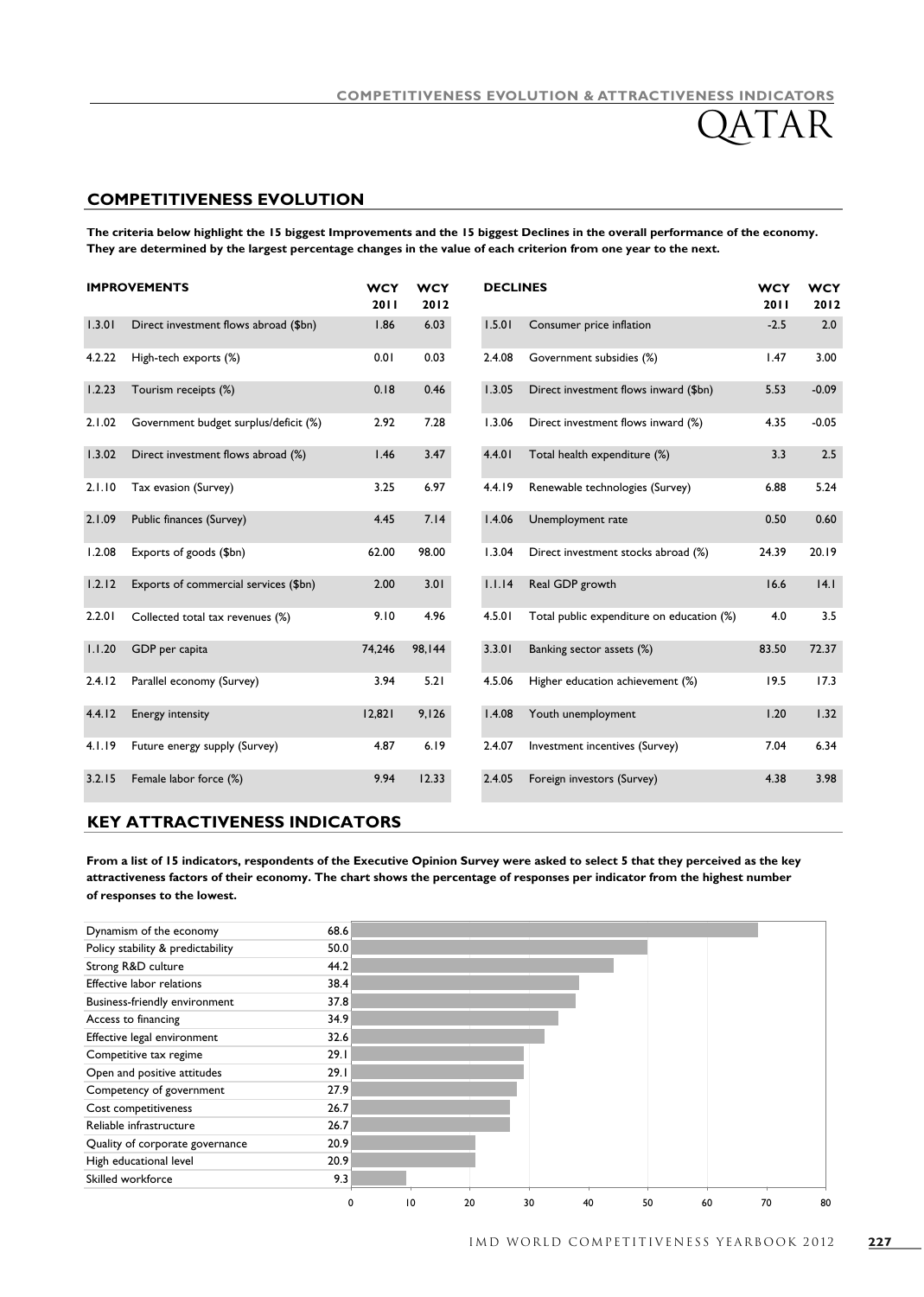### **ECONOMIC PERFORMANCE**



| <b>Sub-Factor Rankings:</b> | 20 L L | 2012 |
|-----------------------------|--------|------|
| Domestic Economy            |        |      |
| International Trade         | 48     |      |
| International Investment    | 7 I    | 38   |
| Employment                  |        |      |
| Prices                      |        |      |

### **GOVERNMENT EFFICIENCY**



| <b>Sub-Factor Rankings:</b> | 20 | 2012 |
|-----------------------------|----|------|
| <b>Public Finance</b>       | 13 | 15   |
| <b>Fiscal Policy</b>        |    |      |
| Institutional Framework     | 20 | 20   |
| <b>Business Legislation</b> | 21 | 28   |
| Societal Framework          |    |      |



### **BUSINESS EFFICIENCY**



| <b>Sub-Factor Rankings:</b> | 20 L L | 2012 |
|-----------------------------|--------|------|
| Productivity & Efficiency   |        |      |
| Labor Market                |        | 18   |
| Finance                     | 26     | 26   |
| <b>Management Practices</b> | າ ເ    |      |
| <b>Attitudes and Values</b> |        |      |

### **INFRASTRUCTURE**



| <b>Sub-Factor Rankings:</b>   | 20 L L | 2012 |
|-------------------------------|--------|------|
| <b>Basic Infrastructure</b>   | 29     | 29   |
| Technological Infrastructure  | 39     | 52   |
| Scientific Infrastructure     | 51     |      |
| <b>Health and Environment</b> | 31     | 33   |
| Education                     |        |      |